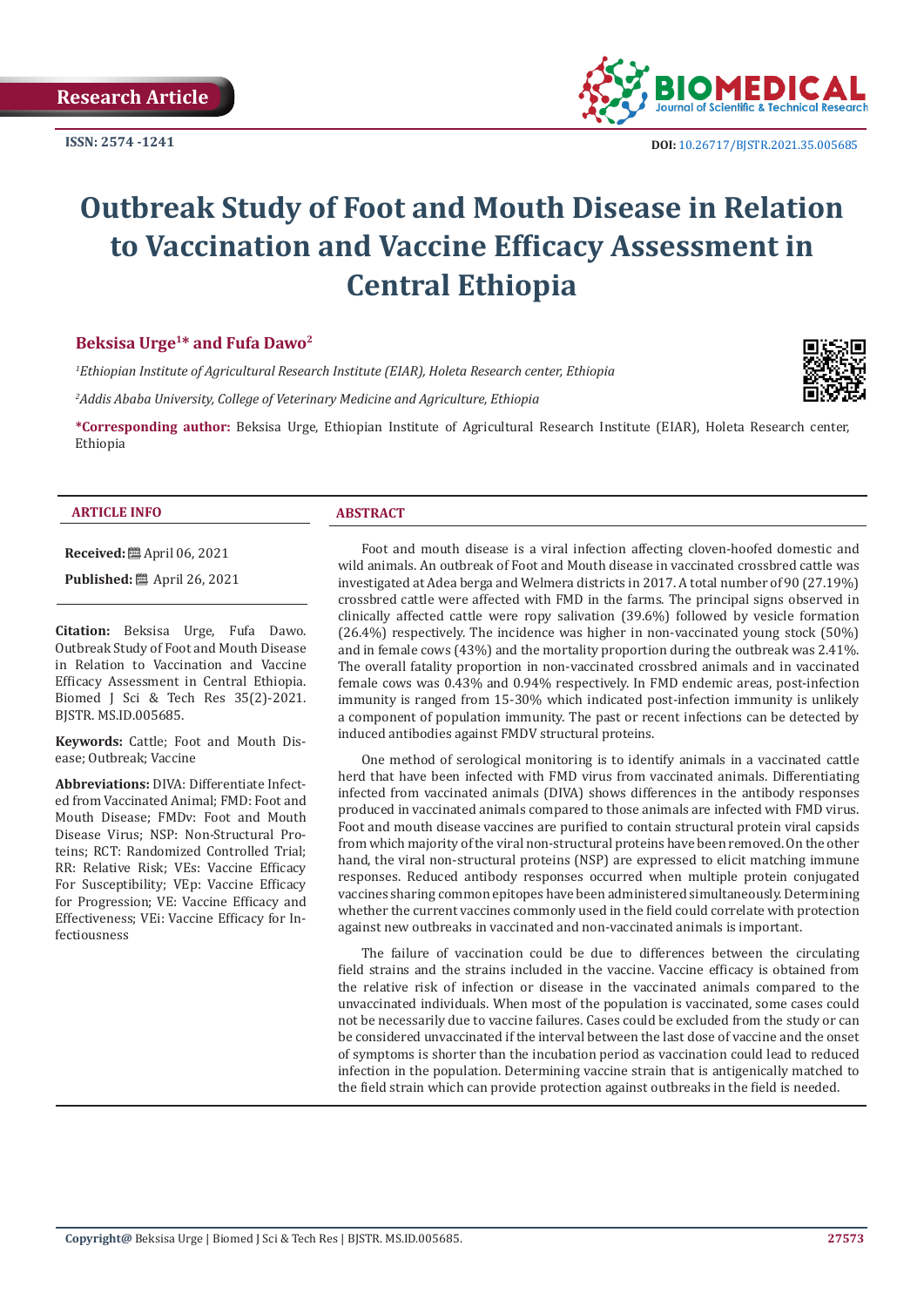#### **Introduction**

Foot and mouth disease is a devastating and a highly contagious disease of cloven-hoofed animals as a result of loss of production; cost of treatments and it is the main barrier to trade of animal and animal products at local and international markets [1]. It is a virus of the genus Aphtho-virus in the family of Picronaviridae of which seven immunologically distinct serotypes (O, SAT2, SAT1, A, C, Asia 1 and SAT 3) are circulating in the wide field but multiple subtype strains have been evolved within each serotypes. Immunization with one serotype doesn't confer protection against other serotypes and fails to protect other subtypes of the same strains and this variation causes failure of the prevention and control options as infection or [2]. FMD is endemic in Ethiopia and outbreaks have been reported in different parts of the country throughout the year. The situation indicated that, four serotypes (A, O, C and SAT 2) have been identified [3]. According to [4] study, serotype O (73.30%) was the most prevalent followed by A (19.50%), SAT-2 (4.10%), SAT-1 (1.80%) and C (1.40%) during outbreaks.

Besides this, [5] indicated that serotype O is the most prevalent strain worldwide. FMDV produced extensive vesicular lesions on the lips, tongue, gums, dental pad, feet and udder [6]. The disease is characterized by low mortality in adult cattle and massive mortality in young calves due to acute Myocarditis [7]. Authors such as [8] also reported FMD outbreak resulted in 70% to 90 % milk reduction in lactating animals. The incident of new strains and uncontrolled movement are some of the risk factors of FMD outbreak in Ethiopia [9]. Vaccination is considered as a main tool to prevent animal diseases such as Foot and mouth disease. But outbreaks of FMD have been reported after vaccination [10]. This is due to low humoral immune responses against FMDV by the locally produced vaccines and the failure of vaccine due to differences between the circulating field strains and the strains included in the vaccines [11].

Besides this, the virus could re-assort with the field strains and end up with emergence of new strain of the virus. As the duration of FMD vaccine protection is short lived, animals require revaccination twice a year. Any shift between FMDV serotypes may cause more severe outbreaks even in vaccinated animals [8]. The vaccines are DIVA (differentiate infected from vaccinated animal) capable, meaning that certain testing can distinguish between naturally infected and vaccinated animals. However, a study on the specific serotype of virus that causes outbreak is limited, so, identification of the virus strain from outbreak is very important to apply emergency vaccines [12]. Post vaccination outbreak study is important to detect newly emerging variants despite the fact that the existence of other serotypes or new virus subtypes might cause outbreak. Lack of cross protection between FMD virus serotypes as well as incomplete protection between some subtypes of FMDV affect the application of vaccine in the field.

Further, the emergence of new variant viruses makes the existing vaccine ineffective. Consequently, periodical vaccine strain selection either by in vivo methods or in vitro methods is essential to utilize efficient vaccines. The divergence between the vaccine strain and the field strains might be responsible for outbreaks of FMD in several parts of the country. Vaccination is not properly practiced under smallholder farmer's condition and disease control is complicated by the emergence of new strains which is not covered by existing vaccine. Monitoring of FMD vaccination should be carried out in cattle as well as the immunity and resistance studies of FMDV in cattle. Additionally, within serotype there are subtypes against which vaccines of the same serotype will fail to fully protect [13]. In order to achieve better control of the disease in endemic areas, it is important to investigate pre and post vaccination outbreaks to monitor the current variants of FMD virus in the field and explore the efficacy of vaccine strains which are used to combat the circulating viruses. Therefore, this study was aimed to evaluate post vaccination outbreak and explore the efficacy of FMD vaccine against circulating field strains.

#### **Materials and Methods**

The study was conducted in the dairy farms of Adea berga and Welmera areas on pre and post vaccination outbreak of Foot and Mouth Disease (FMD) in crossbred animals. During this period, a total number of 90 crossbred of cattle affected with FMD were included in this study. Foot and mouth disease outbreak was defined as the occurrence of new cases in the dairy farms [14]. Adea berga district is located in Oromia regional State, West shewa zone which is about 70 km from Addis Ababa. The total area of woreda is 798.35 square kilometers. It is located at 9o 12' to 9o 37' latitude and 38o17' to 38o 36' longitude. The altitude of the area ranges from 1400 to 3500 meters above sea level. The annual average of rainfall ranges from 918 mm to 1368 mm while the minimum and maximum temperature reaches 10 °C and 25 °C respectively. The farming system of the area is mixed type where crop production and livestock rearing are done side by side [15]. Welmera district is 40 km away from the capital city, Addis Ababa and the area is situated at 9o04'- 9o13' N latitude and 38o29'-38o39' E longitude. The average altitude of the area ranges from 2200-2500 meter above sea level. The district is known by crop-livestock mixed farming system is a common practice. The rainfall pattern of the district is bimodal, with a short rainy period from February to April and a long rainy season from mid-June to September. The annual temperature and rainfall ranges from 18 °C to 24 °C and 1000 to 1100 mm, respectively.

## **Foot and Mouth Disease Infected Dairy Cows Kept by Farmers**

Cattle that had manifested clinical signs of the disease and death cases in the farms were included in the study. Contributing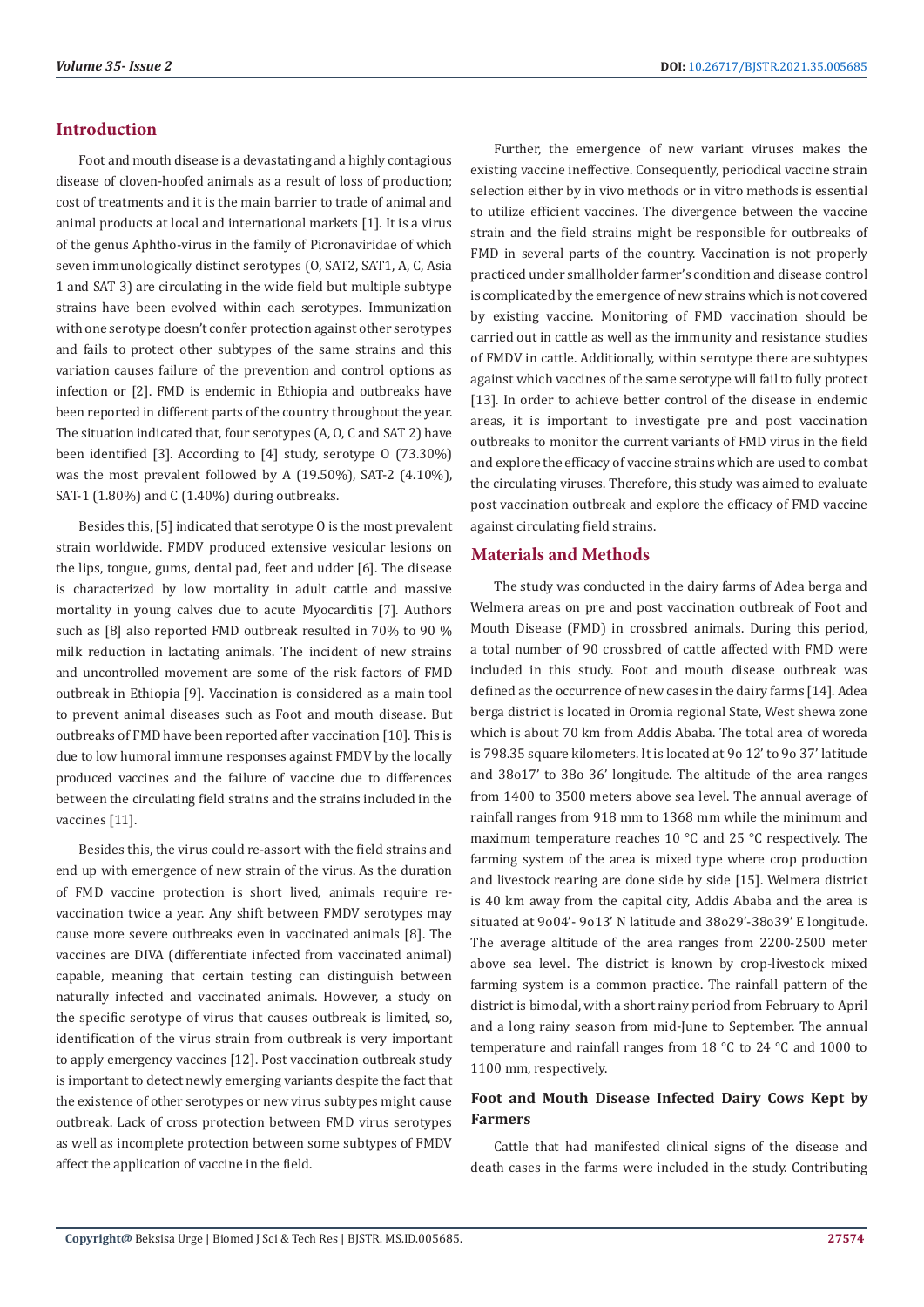factors such as age, and sex categories were considered during outbreak assessment.

#### **Outbreak Assessment and Sample Size**

Clinically and acutely sick cattle were clinically examined in the affected farms and all the visible clinical signs and parameters were recorded so as to know the status of infection in the respective farms. About 331 vaccinated-cattle and revaccinated in 2017 were used during the outbreak assessment in welmera and Adea berga districts. About 289 animals were vaccinated against FMD infection and 42 animal remains non-vaccinated. The number of sick and death animals in the farms were recorded and the proportion of clinically infected and at risks, vaccinated and infected as well as non-vaccinated and infected were determined accordingly.

#### **Vaccination, Outbreak and Vaccine Efficacy Assessments**

The farms were subsequently monitored for any disease incidence and development of clinical symptoms with special emphasis to mouth cavity and inter-digital space lesions [16]. The farm monitoring data and observations were used as baseline category of animals as vaccinated, non-vaccinated and revaccinated groups. Dairy cows that acutely exhibited clinical signs of the disease such as foamy salivation were diagnosed as well as severely infected cows that had manifested oral and pedal lesions, scrapings and healing lesions were also identified in each respective

farms. The inclusion criteria in the farms are the occurrence of clinical cases and cattle that experienced the disease and clinical signs in the outbreak farms. Cattle in the same farms without any clinical syndromes excluded accordingly. The occurrence of outbreak in the farms after vaccination was checked in the farms. Vaccine assessment was performed in response to vaccination, and its protection level.

#### **Data Analysis**

The data generated from outbreak data and other field assessments were recorded and coded using Microsoft Excel spreadsheet and analyzed using STATA version 13 for Windows (Stata Corp. College Station, TX, USA). The results were tabulated and interpreted accordingly.

#### **Results**

Out Of the 331 animals observed and examined at Adea berga and Welmera districts, 90 (27.19%) of cattle manifested clinical signs of foot and mouth disease (Table 1). The observed clinical signs in sick cattle were profuse salivation (39.6%), vesicle on oral cavity (26.4%), inter digital vesicles (18.8%), and lameness (7.5%) (Figure 1). The log odd of survival in FMD vaccinated animal is increased by 4.39 as compared to non-vaccinated groups. Foot and mouth disease infection is higher in young calves and adult cattle are more protected to infection (Table 2).



**Figure 1:** Clinical signs observed during FMD outbreak.

|  | Table 1: Summary of FMD outbreaks in the respective districts. |
|--|----------------------------------------------------------------|
|--|----------------------------------------------------------------|

| <b>Infected Farms</b> | <b>Number of Animals Affected</b><br><b>No. of Animals Examined</b> |             | <b>No. of Death Occurred</b> |  |
|-----------------------|---------------------------------------------------------------------|-------------|------------------------------|--|
| Adea Berga            | 201                                                                 | 60          |                              |  |
| Welmera               | 121                                                                 | 30          |                              |  |
| Total                 | 331                                                                 | 90 (27.19%) | $8(2.41\%)$                  |  |

| Table 2: FMD outbreak linear regression analysis. |
|---------------------------------------------------|
|---------------------------------------------------|

| <b>Survival</b> | Coefficient | <b>Standard Error</b> |         | P > [t] | [95% Conf. Interval] |           |
|-----------------|-------------|-----------------------|---------|---------|----------------------|-----------|
| Age             |             |                       |         |         |                      |           |
| Adult *         | 0.7982656   | 0.1929834             | 3.06    | 0.002   | 0.328029             | 1.4725    |
| Vaccine         | 4.39        | 1.49                  | 2.9     | 0.03    | 1.47                 | 7.310     |
| $Yes*$          | $-2.533172$ | .894455               | $-6.58$ | 0.000   | 000 - 2.81029        | $-1.6560$ |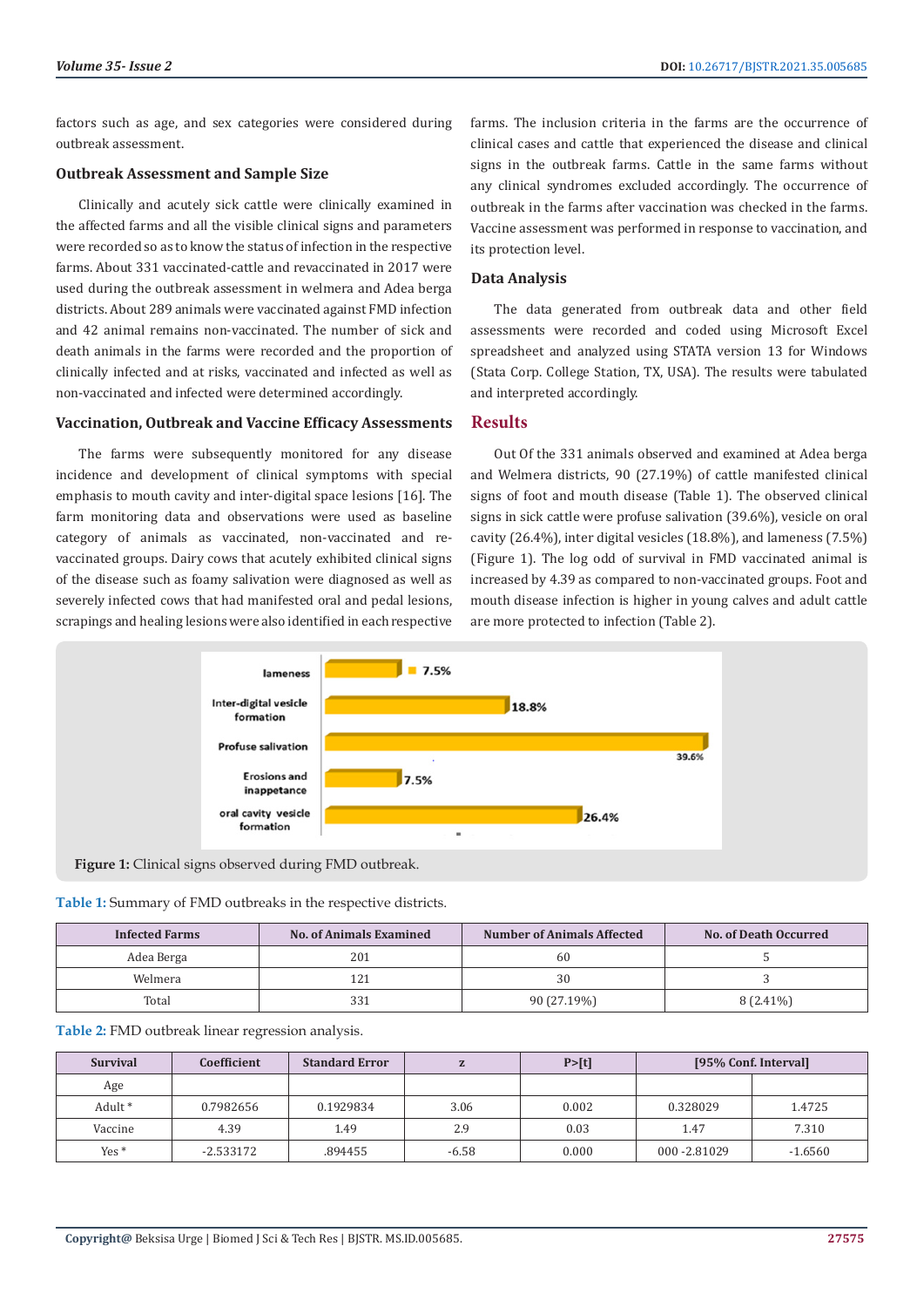| sex    |           |         |        |       |          |         |
|--------|-----------|---------|--------|-------|----------|---------|
| Male * | 0.3621    | 0.1952  | 0.0641 | 0.003 | 0.4731   | 1.0254  |
| Cons   | 0.5542657 | 1.22393 | 2.48   | 0.013 | 0.115379 | 0.99315 |

#### **Outbreak of FMD in Vaccinated and Non-Vaccinated Animals Survival of Cattle in Relation to Post Vaccination Outbreak**

Within the non-vaccinated young stock and females, the mortality proportion was (0.5%) and (0.43%) respectively while within the vaccinated groups, the mortality proportion in females was (0.94%) (Table 3).

Following post vaccination outbreak in the farms, vaccinated cattle group showed 100% survival rate and the survival percentage in unvaccinated groups was 97.68%. About 2.32% of the unvaccinated groups died after showing typical clinical signs of FMD (Tables 3-5).

**Table 3:** Mortality proportion in relation to age and sex of animals.

| <b>Vaccination Status</b> | N             | Age   |       |       | <b>Sex</b> | outcome         |              |
|---------------------------|---------------|-------|-------|-------|------------|-----------------|--------------|
|                           | $\frac{0}{0}$ | Adult | young | Male  | Female     | <b>Survival</b> | <b>Death</b> |
|                           | N             |       | 21    |       | 18         | 39              |              |
| Non-vaccinated            | $\frac{0}{0}$ |       | 0.5   | 0.071 | 0.43       | 0.928           | 0.071        |
|                           | N             | 240   | 49    | 18    | 271        | 289             |              |
| Vaccinated                | $\frac{0}{0}$ | 0.83  | 0.17  | 0.06  | 0.94       | 318 (0.99)      | 0.009        |

**Table 4:** Fatality proportion in relation to age and sex groups.

| <b>Groups</b>              | Adult      | young     | Male      | <b>Female</b> | <b>Total</b> |
|----------------------------|------------|-----------|-----------|---------------|--------------|
| FMD vaccinated (%)         | 240 (0.83) | 49 (0.17) | 18 (0.06) | 271 (0.94)    | 289          |
| FMD non-vaccinated (%)     | 0(0.00)    | 21(0.5)   | 3(0.071)  | 18 (0.43)     | 42           |
| Fisheries significant test | 0.021      | 0.001     | 0.347     | 0.000         |              |

**Table 5:** Cattle survived in relation to post vaccination outbreak of FMD.

| <b>Categories</b>   | <b>No. Examined</b> | No. Died | <b>No. Alive</b> | Survival $(\% )$ |
|---------------------|---------------------|----------|------------------|------------------|
| Unvaccinated calves | ᆠ                   |          |                  | 97.68            |
| Vaccinated group    | 519                 |          | 519              | 100              |
| Total               | 531                 |          | 530              | 99.8             |

#### **Vaccine Efficacy Assessment**

Some strains are more immunogenic than others. Vaccine efficacy is tested in vaccinated animals by challenge testing with live FMD reference viruses, distributed by the World Reference Laboratory or other FAO/OIE Reference Laboratories.

## **Post-vaccination Assessment of Immunity at Population Level**

The overall population immunity is the proportion of animals with immunity in the whole population susceptible to infection, or vaccine that has been targeted for FMD control. This immunity occurs when large part of the population becomes immune to a virus through vaccination or infection. This is resulted from vaccine coverage and the proportion of animals responded to

immunization, other sources of immunity, namely infection, earlier vaccination or maternally derived antibodies. In areas where FMD control is common and endemic, significant levels of post-infection immunity is ranged from 15-30% or beyond.

#### **Post Vaccination Reaction**

Out of 30 cattle considered for immunity assessment, a subset of 24 animals were appropriate for vaccination in the population. The analysis showed that among 24 cattle, 20 were vaccinated and the vaccine coverage was 83% (N=24), and 14 cattle produced antibodies against FMD infection, and the vaccinated population immunity was 70% (N=20). The vaccinated cattle in the entire population (N=30) were 67% (N=20) and the overall population immunity was  $47\%$  (N=14) (Figures 2 & 3).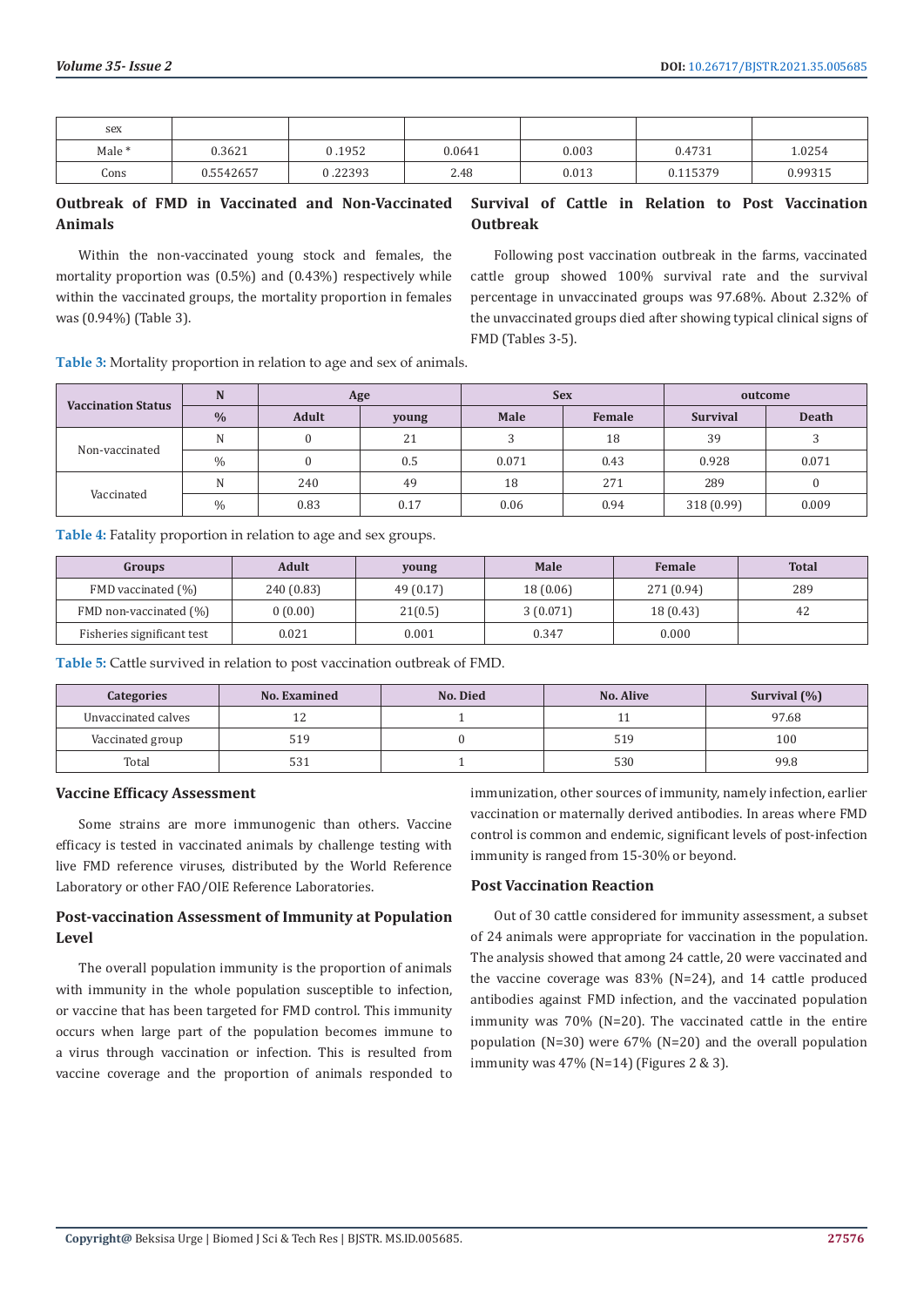

**Figure 2:** Non-vaccinated and vaccinated components of the population, Source: [www.veterinaryworld.org](http://www.veterinaryworld.org) (2009).



**Figure 3:** DIVA Principles. Source: (Ludi, et al. [18]).

#### **Immunological Study**

Foot and mouth disease virus is diagnosed by specific antibody response [17]. Serological tests are used to detect the immunity of animals exposed to foot and mouth disease virus (FMDv) or vaccines. Past or recent infection can be detected by antibodies against FMDv structural proteins. One method of serological monitoring is to identify animals in a vaccinated cattle herd that have been infected with FMD virus. DIVA (differentiating infected from vaccinated animals) principal exploits differences in the antibody responses produced in vaccinated animals compared to those animals naturally infected with FMD virus (whether they have been vaccinated or not). The quality of FMDV vaccines are purified to contain structural protein viral capsids from which majority of the FMD viral non-structural proteins have been removed. Natural infections of FMD viral non-structural proteins (NSP) are expressed to elicit matching immune response that can be diagnosed by serological principles [18].

#### **Randomized Control Trial**

The protective efficacy of vaccine and its adverse effect is evaluated by double blind randomized controlled trial (RCT). It remains the golden standard for the initial evaluation of the safety and efficacy of vaccine. Once RCT of a vaccine has been conducted and the vaccine has been shown to be efficacious, further trials can be conducted after the vaccine has been introduced into the field use. The groups or herd being evaluated or compared could be individuals or the population of animals [19].

#### **Observational and Clinical Studies**

Observational studies, direct (cohort) and indirect (casecontrol), is used to determine whether the persisting disease is the result of vaccine failure or failure to vaccinate. The allocation is nonrandom and there is potential for bias and confounding which could be controlled. The case control approach has been widely used to assess disease risks associated with non-interventional exposures,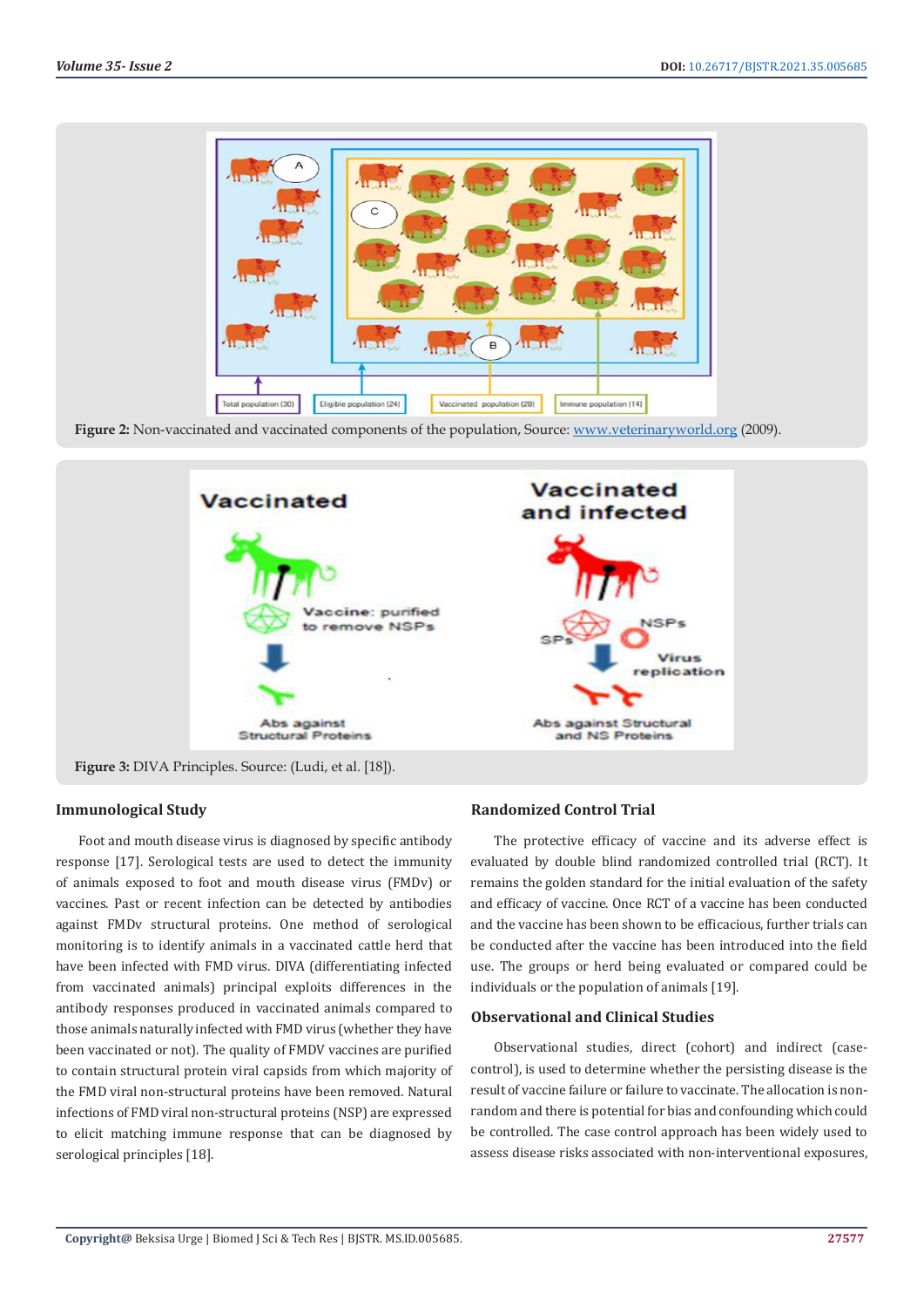but with rare cases in the context of vaccine evaluation [20]. It is used to determine whether the outbreak of disease was due to vaccine efficacy or other cases and used to identify causes of the new cases. As new vaccines are introduced, booster doses are added and the timings of doses changed, clinical evaluation of vaccine efficacy is important. The analysis in case control studies employ odds ratios, conditional or unconditional logistic regression, if other variables need to be controlled [21]. Vaccine efficacy and effectiveness (VE) are explained as one minus some measure of Relative Risk (RR) in the vaccinated group compared with unvaccinated group that is VE  $= 1$  – RR. The percentage reduction in the disease condition among vaccinated subjects is attributed to vaccination [22].

#### **Susceptibility, Infection and Progression**

For infectious agents with short incubation periods, disease is used as the outcome of interest in vaccine trials rather than infection. The disease development depends on infectious source and its interaction with host that subsequently results in infection. Studies with either infection or disease as outcomes are used to measure vaccine efficacy for susceptibility (VEs). Another measure of effect to evaluate the degree of protection once the animals has become infected is vaccine efficacy for progression (VEp) with infectious agents. Vaccine efficacy for progression is conditional effect on the animals already infected, so the progression within infected individuals is important. A vaccinated and infected is less infectious to other susceptible or be infectious for a shorter period of time. The vaccine efficacy for infectiousness (VEi) is a vaccine that reduces infectiousness that could have important health consequences. This small transmission unit could be used to evaluate VEs.

The exposure to infectious agent in the vaccinated and unvaccinated groups, the estimate of VEs are obtained from the relative risk of infection or disease in the vaccinated individuals compared to the unvaccinated individuals. VEs=1– RR (vaccinated) / RR (unvaccinated), VEs = 1- q, q = transmission probability among vaccinated groups. Differences in transmission intensity, exposure to infection and pre-existing partial immunity and heterogeneities across herd causes different VEs estimates [23]. Vaccine effectiveness (VE) refers to vaccine protection achievement in the field. This may differ from vaccine efficacy, which refers to protection under ideal conditions. Vaccine protection in the field may differ from protection achieved under ideal conditions resulting from poor cold chain and shelf-life requirements. Vaccine effectiveness is calculated by comparing incidence of disease or infection in vaccinated animals with incidence in unvaccinated animals that were exposed to similar level of virus using the, VE= RU-RV/RU, where RU is the incidence risk or rate in the unvaccinated population, and RV is the incidence in those vaccinated.

Therefore, VE (Percentage) is 1 – RV/RU in the field studies. When most of the population is vaccinated, rare cases emerge,

and this could not be necessarily indicative of a declining vaccine effectiveness or efficacy. Cases can be excluded from the study or can be considered unvaccinated if the interval between the last dose of vaccine and the onset of symptoms is shorter than the incubation period. Reduced infectiousness could play a role in the transmission dynamics in populations that are nearly 100% vaccinated [20].

#### **Vaccine Matching and Vaccine Strain Selection**

The immunity to FMDV is serotype specific, and even within serotypes cross protection between strains is incomplete. Vaccine strain selection is the method of incorporating one or more vaccine strains that are able to induce protective immunity against infection from one or more circulating virus strains. A highly potent vaccine may cross-protect against a wide range of divergent strains and give relatively long-lasting immunity after a single dose. In contrast, a vaccine with a low potency will induce an antigenically narrow and short-lived protection. The protective level of induced immunity depends upon potency of the vaccine, the antigenic match between the vaccine strain and the field strain and the vaccination schedule [24].

#### **Multiple Strains and Combination Vaccines**

For infectious diseases related with a basket of strains, cross reactivity is important. Memory cells are more cross reactive than other immune cells, so that stimulation of low specificity play an important role in maintaining memory cells 23]. Widespread vaccination could allow the expansion of non-vaccine sero-types that had been less important before vaccination on the existing strains. There are immunologic mechanisms by which serologic responses to antigens in combination vaccines may differ from those obtained with separate administration of the components [25]. Antibody titers to some live virus may be lower when administered in a combination vaccine than when administered separately. Poor antibody responses is associated with multiple protein conjugated vaccines sharing common epitopes that have been administered simultaneously [26].

Eradication of Foot and mouth disease (FMD) is not possible by vaccination alone since the currently manufactured vaccines against FMD are not 100% efficacious. This sis also due to the existence of antigenically distinct types, sub types within types and emergence of antigenically variant strains of FMD virus (picorna virus with positive sense RNA) caused by mutation. Seroconversion rates (percentage of vaccines achieving a previously established protective level of antibody) need to be considered in the immunologic evaluation of combination of vaccines [27].

#### **Discussion**

Foot and mouth disease is a highly virulent disease of ruminants which can devastate the entire herd in short period of time. This was justified by frequent outbreaks affecting several cattle herds in several areas. Antibodies due to vaccination induce structural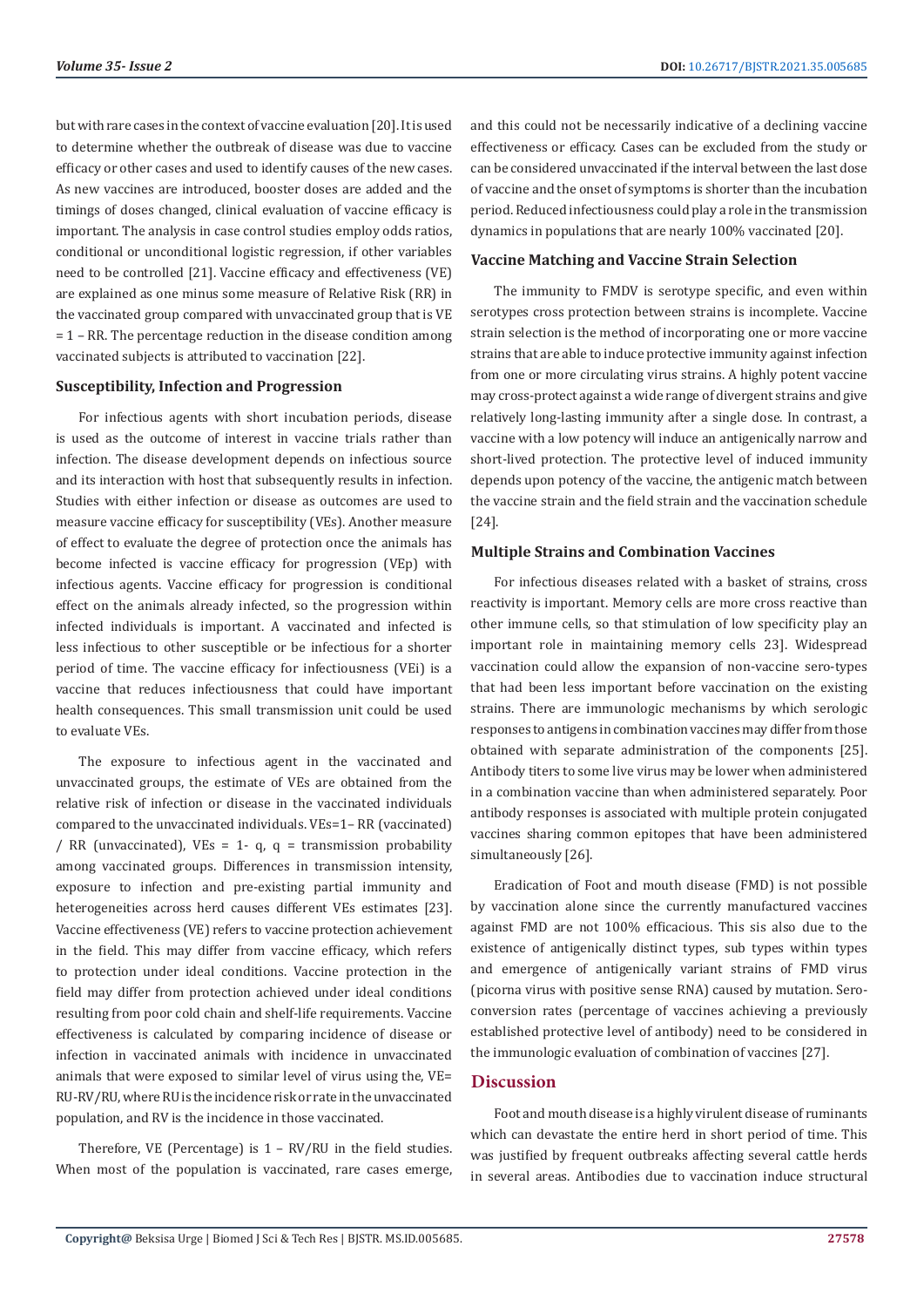proteins whereas infection induces either SP or NSP antibodies. This could be due to non-immuned cattle in the vaccinated population despite being eligible late pregnancy, minimum age, potency of vaccine, application of vaccination, shelf life of vaccine and cold chain. The primary site of infection and replication of FMD is in the mucosa of the pharynx. The virus may also enter through skin lesions or the alimentary tract and the virus replicates in the epithelium of the mouth, muzzle, teats, feet, and areas of damaged skin. The disease is clinically manifested by fever and vesicular eruption in the mouth, nose, muzzle, foot, teats and other hairless soft areas of the body and it is extremely fatal in calves. The expected protection percentage (EPP) is used as reference to protective vaccine induced responses.

The EPP related to antibody titer is measured at 60 day post vaccinated (dpv), with the percentages of protection achieved for the same groups of animals after in vivo challenge experiments performed at 90 dpv [28]. The acutely infected cattle showed excessive foamy salivation, erosion and ulceration in the mouth and between hooves as well as blisters in the oral cavity. The relevant clinical syndromes identified during outbreaks were oral and pedal lesions. The death of foot and mouth infected calves is due to necrosis of cardiac muscle and cardiac failure [29]. More than 50% of ruminants that recover from illness and those that are vaccinated and have been exposed to virus can carry virus particles in the pharyngeal region up to 3.5 years in cattle and 9 months in sheep [30]. The oral and pedal lesions observed in the infected and dead cattle were typical of FMD infection.

Vaccination is an important component that could reduce the burden of FMD and block circulation of the virus. The disease is mainly controlled by vaccination and is used to reduce morbidity and mortality [23]. The level of neutralizing antibodies that correlate with protection are based on experimental challenge studies giving high levels of virus at a single time point through inoculation routes. Natural exposure is made likely through multiple routes, at variable levels and for variable periods of time under field conditions and different levels of antibody may correlate with protection. This property is important to consider potent vaccination strategies in addition to other factors such as the antigen payload [31]. In seronegative animals, maternally derived antibodies interfere with the response to FMD vaccines [32]. Vaccination is considered as main tool to prevent animals from FMD. But outbreaks of FMD have been reported after vaccination [10]. This was also observed in the findings that vaccinated animals infected (0.94%) by the disease.

The finding also coincided with [11] who reported locally produced vaccines induce very low humoral immune responses against FMDV infection. The failure of vaccination may be due to differences between the circulating field strains and the strains included in the vaccine [8,10]. However, a shift of between FMDV serotypes may cause more severe outbreaks even in vaccinated

animals. According to a study conducted by [8] cattle are at risk to FMD and cross bred are more susceptible. The vaccines are DIVA (differentiate infected from vaccinated animal) capable, to distinguish naturally infected and vaccinated animals. In the current study, FMD caused 0.5% mortality in young stock and and 0.43% in females. The overall fatality proportion in the vaccinated adult and young stock was 0.83% and 0.5% respectively.

This is in line with the findings of [33] who reported Foot-and-Mouth Disease caused high morbidity up to 100 % and mortality 1% in calves and transmissibility is extremely high. In order to achieve better control of the disease in endemic areas, it is essential to monitor the current variants of the prevalent serotypes of FMDV in the field and ensure the most appropriate vaccine strains that are used to combat the circulating viruses and obtain knowledge about the origin of the outbreak. The potency of vaccine is the capacity of the vaccine to induce protective immunity and is expressed by PD50 for FMD virus [34]. Following post vaccination outbreak in the farms, the overall death of animals that manifested clinical signs was 0.9%.

This because, the fast reduction in immunity post-vaccination leads susceptibility of cattle to infection. Animals required vaccines to develop and maintain adequate antibody levels when vaccinated at six months. Short-lived vaccine protection appears to have contributed to the high incidence of FMD. Vaccines provide better protection against challenge with homologous virus than antigenically different to the vaccine strains. Field viruses with poor vaccine match is responsible for disease incidence. Field studies of the vaccine during outbreaks of clinical disease is used to evaluate the effectiveness of vaccine and the potential of vaccination to reduce the risk in the vaccinated cattle against Foot and mouth disease. Although variation in the reactivity of sera against different viral strains reflect variation in the likelihood of protection. Quantification of protection requires virus challenge, either in the field or under controlled conditions, and for serological determination, protection must be correlated with a specific assay [29]. The challenge virus is homologous to the vaccine and test strain and protection in the field differs as the virus challenge is prolonged, although evaluation during field challenge is recommended [35-37].

#### **Conclusion and Recommendations**

Foot and mouth disease is a highly contagious acute vesicular viral disease that affects cloven-hoofed animals and is mainly controlled by vaccination. The circulation of the virus in susceptible livestock imposes severe restrictions on the movement and trade of animals and derived products, causing serious economic loss to the affected countries. In FMD endemic areas vaccination of susceptible populations is widely used as a major control measure. Commercial vaccine formulations that contain more than one virus strain is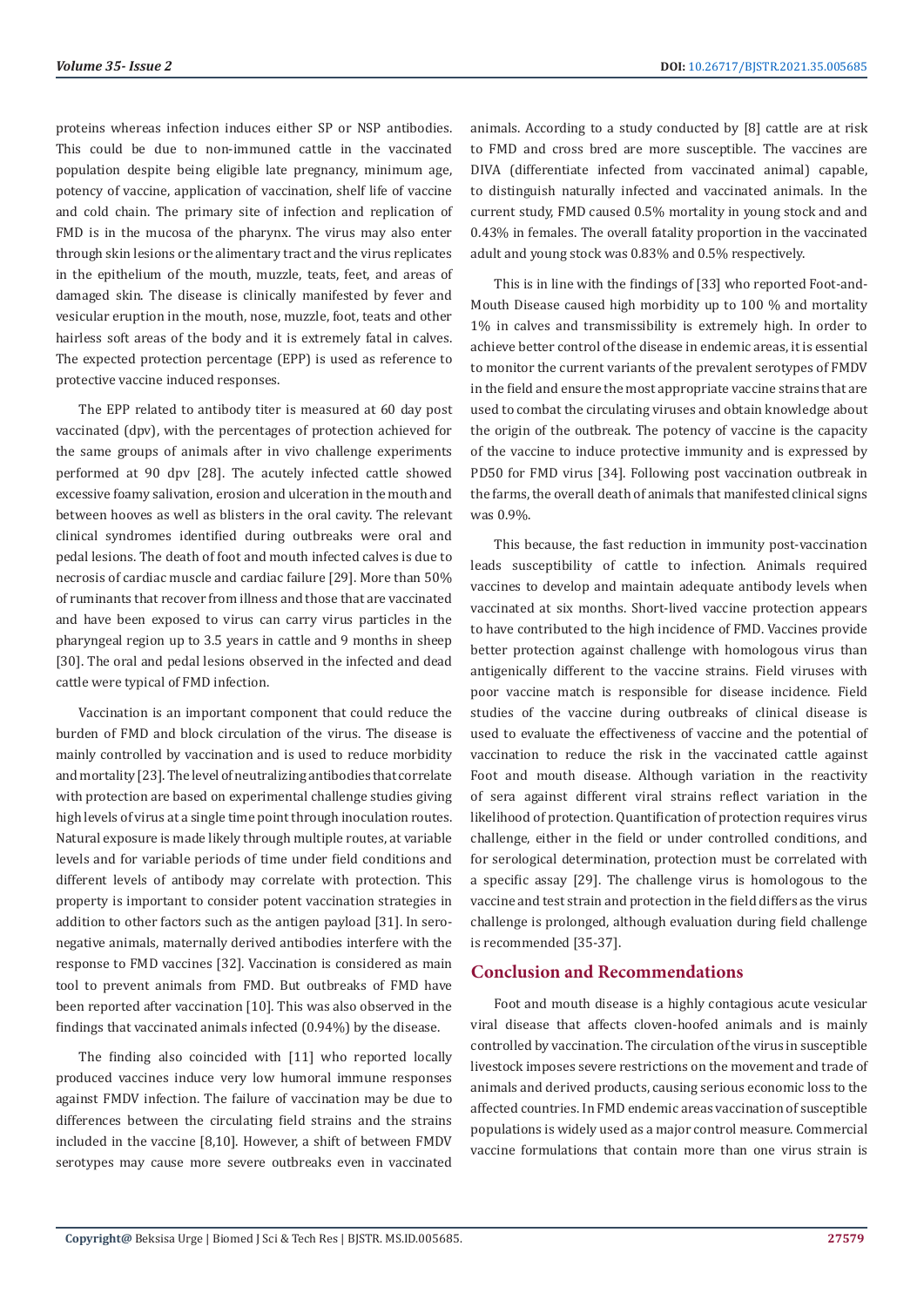recommended to induce immune responses. Therefore, foot and mouth disease control should be instituted based on the availability of potent and master vaccines against the circulating field strains.

#### **References**

- 1. [James A, Rushton J \(2002\) The economics of Foot and mouth disease.](https://pubmed.ncbi.nlm.nih.gov/12523703/)  [OIE scientific and Technical Rev 21\(3\): 637-644.](https://pubmed.ncbi.nlm.nih.gov/12523703/)
- 2. [Paton DJ, Cox SJ, Voyce C, Parida S, Reid SM, et al. \(2005\) Protection](https://pubmed.ncbi.nlm.nih.gov/20170683/)  [against direct-contact challenge following emergency FMD vaccination](https://pubmed.ncbi.nlm.nih.gov/20170683/)  [of cattle and the effect on virus excretion from the oropharynx. Vaccine](https://pubmed.ncbi.nlm.nih.gov/20170683/)  [23: 1106-1113.](https://pubmed.ncbi.nlm.nih.gov/20170683/)
- 3. [Sahel M \(2004\) An epidemiological study on the genetic relationship](https://repository.up.ac.za/bitstream/handle/2263/27222/00front.pdf?sequence=1&isAllowed=y)  [on FMDV in East Africa. A thesis submitted in partial fulfillment for the](https://repository.up.ac.za/bitstream/handle/2263/27222/00front.pdf?sequence=1&isAllowed=y)  [degree of Doctor of Philosophy in veterinary tropical diseases, Faculty of](https://repository.up.ac.za/bitstream/handle/2263/27222/00front.pdf?sequence=1&isAllowed=y)  [Veterinary Science University of Pretoria, South Africa.](https://repository.up.ac.za/bitstream/handle/2263/27222/00front.pdf?sequence=1&isAllowed=y)
- 4. [Ayelet G, Mahapatra M, Gelaye E, Egziabher G, Rufeal T, et al. \(2009\)](https://www.ncbi.nlm.nih.gov/pmc/articles/PMC2819860/)  [Genetic characterization of foot-and-mouth disease viruses Ethiopia](https://www.ncbi.nlm.nih.gov/pmc/articles/PMC2819860/)  [1981-2007. J Emerg Infect Dis 15\(9\): 1409-1417.](https://www.ncbi.nlm.nih.gov/pmc/articles/PMC2819860/)
- 5. Klein J (2009) Review on understanding the molecular epidemiology of foot and mouth disease virus. Infection, Genetics and Evolution 9: 153- 161.
- 6. [Rweyemamu M, Roeder P, Mac Kay D, Leforban Y \(2008\) Planning for](https://pubmed.ncbi.nlm.nih.gov/18397510/)  [the progressive control of FMD worldwide. J Trans Emerg Dis 55: 73-87.](https://pubmed.ncbi.nlm.nih.gov/18397510/)
- 7. [Kandeil A, ElShesheny R, Kayali G, Moatasim Y \(2013\) Characterization](https://pubmed.ncbi.nlm.nih.gov/23132412/)  [of the recent outbreak of FMD virus serotype SAT2 in Egypt. Arch Virol](https://pubmed.ncbi.nlm.nih.gov/23132412/)  [158\(3\): 619-627.](https://pubmed.ncbi.nlm.nih.gov/23132412/)
- 8. [Abubakar M, Khan, E Arshed MJ, Hussain M, Ali Q, et al. \(2013\) Mortality](https://www.researchgate.net/publication/287052928_Mortality_rate_in_association_with_foot_and_mouth_disease_outbreaks_in_cattle_and_buffaloes_Pakistan)  [Rate in Association with FMD Outbreaks in Cattle, Pakistan. ASM Sci J](https://www.researchgate.net/publication/287052928_Mortality_rate_in_association_with_foot_and_mouth_disease_outbreaks_in_cattle_and_buffaloes_Pakistan)  [7\(2\): 139-143.](https://www.researchgate.net/publication/287052928_Mortality_rate_in_association_with_foot_and_mouth_disease_outbreaks_in_cattle_and_buffaloes_Pakistan)
- 9. Bewket S, Mesfin S, Gelagay A (2012) Presentation on foot and mouth disease surveillance, laboratory and diagnostic activities in Ethiopia. East African Region Laboratory Network 3rd Annual Network Meeting, 5 March, Nairobi, Kenya.
- 10. [Jamal SM, Ahmed S, Hussain M, Ali Q \(2010\) Status of foot–and–mouth](https://link.springer.com/article/10.1007/s00705-010-0732-y)  [disease in Pakistan. Arch Virol 155: 1487-1491.](https://link.springer.com/article/10.1007/s00705-010-0732-y)
- 11. [Jamal SM, Shah SI, Ali Q, Mehmood A, Dekker A \(2013\) Proper Quality](https://pubmed.ncbi.nlm.nih.gov/23305464/)  [Control of Formulated Foot–and–Mouth Disease Vaccines 61\(6\): 483-](https://pubmed.ncbi.nlm.nih.gov/23305464/) [489.](https://pubmed.ncbi.nlm.nih.gov/23305464/)
- 12. [Yang M, Goolia MW, Bittner H \(2013\) Development of a quick and simple](https://virologyj.biomedcentral.com/articles/10.1186/1743-422X-10-125)  [detection methodology for FMD virus serotypes O, A and Asia 1 using a](https://virologyj.biomedcentral.com/articles/10.1186/1743-422X-10-125)  [generic rapid assay devie. Virol J 10: 125.](https://virologyj.biomedcentral.com/articles/10.1186/1743-422X-10-125)
- 13. Abubakar M, Jamil A, Ali Q (2014) An Evaluation of FMD Outbreak in Relation to Vaccination in a Herd of Cattle and Buffaloes. Res J vet Pract 2(2): 28-29.
- 14. Beksisa U (2017) Serotyping and molecular characterization of FMD virus isolated from outbreak cases in selected region and Addis Ababa, Ethiopia. MSc Thesis, Addis Ababa University College of Veterinary Medicine and agriculture, Bishoftu, Ethiopia.
- 15.(2009) CSA Central Statically Authority. Federal Democratic Republic of Ethiopia, Central Statically investigation, statically Abstract.
- 16. [Jackson T \(2002\) Arginine glycine aspartic acid specific binding by FMD](https://pubmed.ncbi.nlm.nih.gov/9343190/)  [viruses to the purified integrin](https://pubmed.ncbi.nlm.nih.gov/9343190/) *in vitro*. J Virol 71(11): 8357-8361.
- 17. [Admassu B, Getnet K, Shite A, Mohammed S \(2015\) Review on foot and](https://www.idosi.org/ajad/4(3)15/6.pdf)  [mouth disease: Distribution and economic significance. Acad J Anim Dis](https://www.idosi.org/ajad/4(3)15/6.pdf)  [4: 160-169.](https://www.idosi.org/ajad/4(3)15/6.pdf)
- 18. [Ludi A, Mioulet V \(2017\) Laboratory diagnostic methods to support the](https://www.caister.com/hsp/abstracts/fmdv/11.html) [surveillance and control of FMD. Foot and mouth dis. Virus, pp. 275.](https://www.caister.com/hsp/abstracts/fmdv/11.html)
- 19. [Halloran ME, Ira Longini M, Struchiner CJ \(1999\) Design and](https://pubmed.ncbi.nlm.nih.gov/10520474/) [interpretation of vaccine field studies. Epidemiologic reviews of Foot](https://pubmed.ncbi.nlm.nih.gov/10520474/) [and mouth disease 21\(1\): 73-88.](https://pubmed.ncbi.nlm.nih.gov/10520474/)
- 20. [Erdman DD, Heath JL, Watson Jc, Markowitz LE, Belini WJ \(1993\)](https://pubmed.ncbi.nlm.nih.gov/8228936/) [Immunoglobin M antibody response to virus following primary and](https://pubmed.ncbi.nlm.nih.gov/8228936/) [secondary vaccination and natural virus infection. Journal of Medical](https://pubmed.ncbi.nlm.nih.gov/8228936/) [Virology 41: 44-48.](https://pubmed.ncbi.nlm.nih.gov/8228936/)
- 21. [Halloran ME, Struchiner CJ \(1995\) Causal inference for infectious](https://www.annualreviews.org/doi/full/10.1146/annurev-publhealth-031811-124606) [diseases. Epidemiology 89: 115-118.](https://www.annualreviews.org/doi/full/10.1146/annurev-publhealth-031811-124606)
- 22. [Rodriguez LL \(2009\) Foot and mouth disease virus vaccines. vaccine 27:](https://pubmed.ncbi.nlm.nih.gov/19837296/) [90-94.](https://pubmed.ncbi.nlm.nih.gov/19837296/)
- 23. [Halloran ME, Anderson RM, Azevedo neto, Bellini WJ, Branch O, et al.](https://pubmed.ncbi.nlm.nih.gov/9472906/) [\(1998\) Population biology, evolution and immunology of vaccination](https://pubmed.ncbi.nlm.nih.gov/9472906/) [programs. The American journal of Medical Sciences 315\(5\): 76-86.](https://pubmed.ncbi.nlm.nih.gov/9472906/)
- 24. [Nair SP, K Sen \(1992\) A comparative study on the immune response of](https://pubmed.ncbi.nlm.nih.gov/1314158/) [sheep to foot and mouth disease virus vaccine type Asia-1 prepared with](https://pubmed.ncbi.nlm.nih.gov/1314158/) [different in activants and adjuvants Comp Immunol Microbi. Infect Dis](https://pubmed.ncbi.nlm.nih.gov/1314158/) [15: 117-124.](https://pubmed.ncbi.nlm.nih.gov/1314158/)
- 25. [Insel RA \(1995\) Potential alterations in immunogenicity by combining](https://pubmed.ncbi.nlm.nih.gov/7625671/) [or simultaneously administering vaccine components. The New York](https://pubmed.ncbi.nlm.nih.gov/7625671/) [Academy of Sciences 754: 35-47.](https://pubmed.ncbi.nlm.nih.gov/7625671/)
- 26. [Dagan R, Eskola J, Leclerc C \(1998\) Reduced response to multiple](https://pubmed.ncbi.nlm.nih.gov/9573094/) [vaccines sharing common protective epitopes that are administered](https://pubmed.ncbi.nlm.nih.gov/9573094/) [simultaneously to infants. Infection and immunity 66\(5\): 2093-2098.](https://pubmed.ncbi.nlm.nih.gov/9573094/)
- 27. [Harry guess A \(1999\) Combination vaccines: issues in evaluation of](https://pubmed.ncbi.nlm.nih.gov/10520475/) [effectiveness and safety. Epidemiologic reviews 21\(1\): 89-95.](https://pubmed.ncbi.nlm.nih.gov/10520475/)
- 28. [Robiolo B, Sergio Duffy, Emilio Leon, Nora Mattion \(2010\) Quantitative](https://pubmed.ncbi.nlm.nih.gov/20170683/) [single serum-dilution liquid phase competitive blocking ELISA for the](https://pubmed.ncbi.nlm.nih.gov/20170683/) [assessment of herd immunity and expected protection against FMD](https://pubmed.ncbi.nlm.nih.gov/20170683/) [virus in vaccinated cattle, J Virol Methods 166\(1-2\): 21-27.](https://pubmed.ncbi.nlm.nih.gov/20170683/)
- 29.(2008) OIE. FMD, Manual of Diagnostic Tests and Vaccines for Terrestrial Animals, Version adopted by the World Assembly of Delegates of the OIE in May 2012, OIE Terrestrial, p. 1-29.
- 30. [Arzt J, N Juleff, Z Zhang \(2011\) The pathogenesis of foot-and-mouth](https://pubmed.ncbi.nlm.nih.gov/21366894/) [disease I: viral pathways in cattle. Trans-bound. Emerg Dis 58\(4\): 291-](https://pubmed.ncbi.nlm.nih.gov/21366894/) [304.](https://pubmed.ncbi.nlm.nih.gov/21366894/)
- 31. Cox SJ, Barnett PV (2009) Experimental evaluation of foot-and-mouth disease vaccines for emergency use in ruminants and pigs: a review. Vet Res, p. 40.
- 32. Patil CM, Sajjanar C (2014) Neutralizing antibody responses to FMD quadrivalent (type O, A, C and Asia 1) vaccines in growing calves with pre-existing maternal antibodies, Vet Microbiol, p. 5-7.
- 33. [Mahy WJ \(2004\) Introduction and History of Foot-and-Mouth Disease](https://pubmed.ncbi.nlm.nih.gov/15648172/) [Virus. Current Topics in Microbiology and Immunology 288: 1-8.](https://pubmed.ncbi.nlm.nih.gov/15648172/)
- 34. [Doel TR \(1996\) Natural and vaccine-induced immunity to foot and](https://pubmed.ncbi.nlm.nih.gov/9025140/) [mouth disease: the prospects for improved vaccines. Rev Sci tech Off Int](https://pubmed.ncbi.nlm.nih.gov/9025140/) [Epiz 15\(3\): 883-911.](https://pubmed.ncbi.nlm.nih.gov/9025140/)
- 35. [Knight Jones \(2014\) Retrospective evaluation of FMD vaccine](https://www.ncbi.nlm.nih.gov/pmc/articles/PMC3991324/) [effectiveness in Turkey. Vaccine 32: 1848-1855.](https://www.ncbi.nlm.nih.gov/pmc/articles/PMC3991324/)
- 36.[\(2009\) Veterinary world. Foot and mouth disease vaccination and post](http://www.fao.org/3/i5975e/i5975e.pdf)[vaccination monitoring.](http://www.fao.org/3/i5975e/i5975e.pdf)
- 37. [Abubakar M, Arshed MJ, Ali Q, Hussain M \(2012\) Spatial Trend of FMDV](https://pubmed.ncbi.nlm.nih.gov/23055008/) [Serotypes in Cattle and Buffaloes, Pakistan. Virolo Sinica 27\(5\): 320-323.](https://pubmed.ncbi.nlm.nih.gov/23055008/)